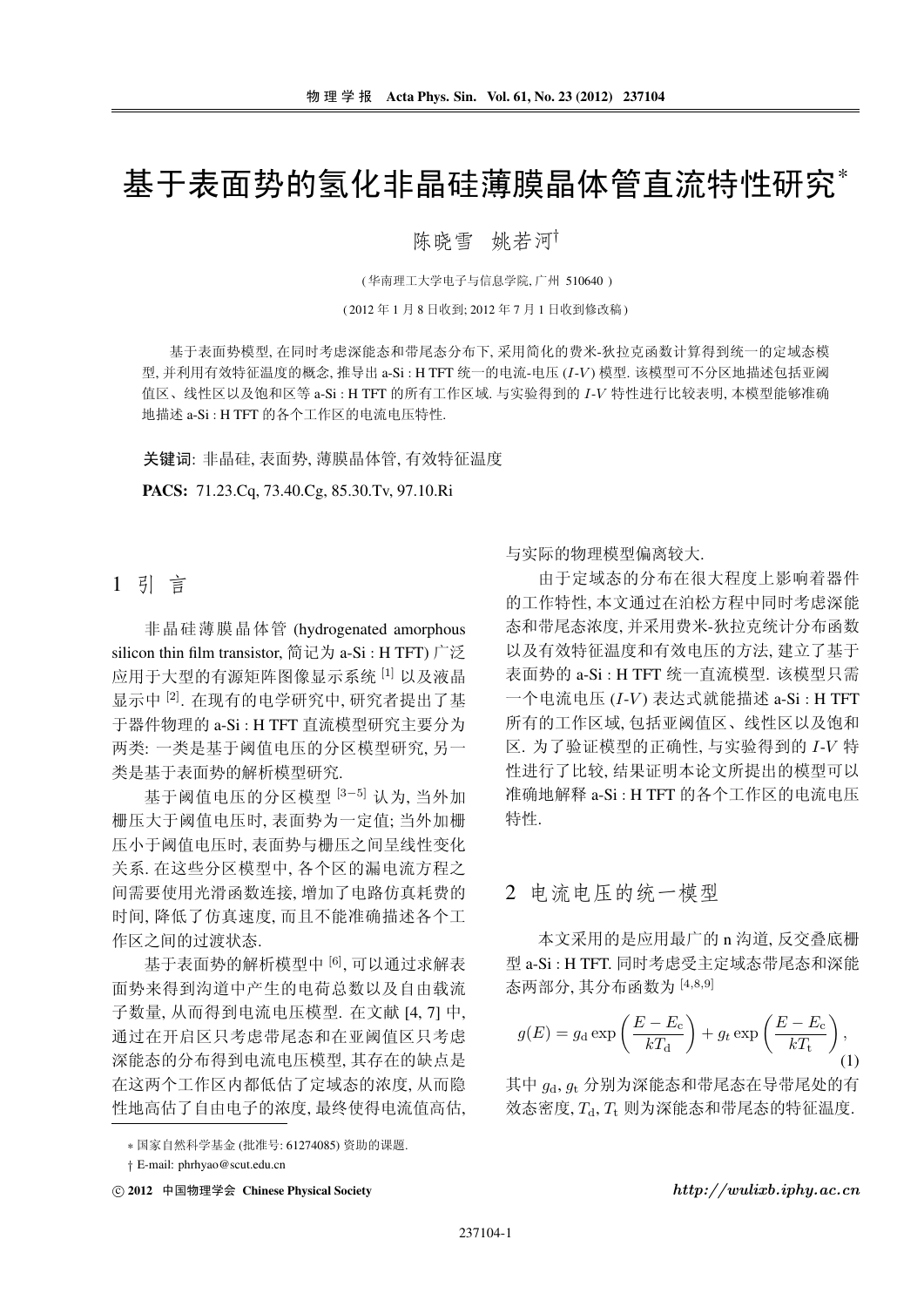a-Si: H TFT 的定域态密度表示为 [9]

$$
n_{\rm loc} = \int_{E_{\rm v}}^{E_{\rm c}} g(E)f(E) \mathrm{d}E,\tag{2}
$$

其中,  $f(E)$ 采用费米-狄拉克, 其分布为 $[10]$ 

$$
f(E) = 1 - \exp\left(\frac{E - E_{\text{fn}}}{kT}\right),
$$
  
\n
$$
E_{\text{v}} < E < E_{\text{fn}},
$$
  
\n
$$
f(E) = \exp\left(-\frac{E - E_{\text{fn}}}{kT}\right),
$$
  
\n
$$
E_{\text{fn}} \leq E < E_{\text{c}},
$$
  
\n(4)

 $E_{\rm c}$ ,  $E_{\rm v}$ ,  $E_{\rm fin}$  分别为导带能级、价带能级和准费米 能级, k 为玻尔兹曼常数.

结合(2), (3) 和(4) 式, 并根据图 1 中的变化关 系  $E_{\text{fn}} - E_{\text{c}} = q\varphi - qV_{\text{ch}} - E_{\text{f0}}$  积分得到定域态密 度为

 $n_{\rm loc}$ 

$$
= \left( g_{\rm d} \frac{kT_{\rm d}}{q} - \frac{g_{\rm d}}{q \left( \frac{1}{kT} + \frac{1}{kT_{\rm d}} \right)} + \frac{g_{\rm d}}{q \left( \frac{1}{kT} - \frac{1}{kT_{\rm d}} \right)} \right)
$$
  
\n
$$
\times \exp\left( \frac{q\varphi - qV_{\rm ch} - E_{\rm f0}}{kT_{\rm d}} \right)
$$
  
\n
$$
+ \left( g_{\rm t} \frac{kT_{\rm t}}{q} - \frac{g_{\rm t}}{q \left( \frac{1}{kT} + \frac{1}{kT_{\rm t}} \right)} - \frac{g_{\rm t}}{q \left( \frac{1}{kT_{\rm t}} - \frac{1}{kT} \right)} \right)
$$
  
\n
$$
\times \exp\left( \frac{q\varphi - qV_{\rm ch} - E_{\rm f0}}{kT_{\rm t}} \right)
$$
  
\n
$$
+ \left( \frac{g_{\rm t}}{q \left( \frac{1}{kT_{\rm t}} - \frac{1}{kT} \right)} - \frac{g_{\rm d}}{q \left( \frac{1}{kT} - \frac{1}{kT_{\rm d}} \right)} \right)
$$
  
\n
$$
\times \exp\left( \frac{q\varphi - qV_{\rm ch} - E_{\rm f0}}{kT} \right), \qquad (5)
$$

其中, Vch 为沟道电势. 沟道中的自由载流子密度表示为

$$
n_{\text{free}} = N_{\text{c}} \exp\left(\frac{q\varphi - qV_{\text{ch}} - E_{\text{f0}}}{kT}\right),\qquad(6)
$$

其中,  $E_{\text{f0}} = E_{\text{c}} - E_{\text{f-bulk}}$ ,  $E_{\text{f-bulk}}$  为本征费米能

级,如图1所示.





势均为正值. 对于有源层较厚的 a-Si : H TFT 器件 体内能带弯曲量逐渐趋向于零 [3,4].

一维泊松方程如下

$$
\frac{\mathrm{d}^2 \varphi}{\mathrm{d} x^2} = -\frac{\mathrm{d} E}{\mathrm{d} x} = \frac{q}{\varepsilon} (n_{\text{loc}} + n_{\text{free}}),\tag{7}
$$

边界条件为

$$
\exists x = 0 \mathbb{H}, \quad \varphi = \varphi_{\rm s}, \quad \frac{\mathrm{d}\varphi}{\mathrm{d}x} = -E_{\rm a-si}, \quad (8)
$$

$$
\exists x = x_{\rm d} \mathbb{H}, \quad \varphi = 0, \quad \frac{d\varphi}{dx} = 0. \quad (9)
$$

$$
E(\varphi) = \left[\frac{2}{\varepsilon_0 \varepsilon_{\rm a-si}} \left(kT_{\rm d}n_{\rm D} \exp\left(\frac{q\varphi - qV_{\rm ch} - E_{\rm f0}}{kT_{\rm d}}\right)\right.\right.\left. + kT_{\rm t}n_{\rm T} \exp\left(\frac{q\varphi - qV_{\rm ch} - E_{\rm f0}}{kT_{\rm t}}\right)\right.\left. + kTn_{\rm F} \exp\left(\frac{q\varphi - qV_{\rm ch} - E_{\rm f0}}{kT}\right)\right)\right]^{\frac{1}{2}},
$$
\n(10)

$$
\nexists \n\uparrow\n\eta \text{ } = g_{\text{d}} \frac{kT_{\text{d}}}{q} - \frac{g_{\text{d}}}{q \left(\frac{1}{kT} + \frac{1}{kT_{\text{d}}}\right)} + \frac{g_{\text{d}}}{q \left(\frac{1}{kT} - \frac{1}{kT_{\text{d}}}\right)},\tag{11}
$$

$$
n_{\rm T} = g_{\rm t} \frac{kT_{\rm t}}{q} - \frac{g_{\rm t}}{q\left(\frac{1}{kT_{\rm t}} + \frac{1}{kT}\right)} - \frac{g_{\rm t}}{q\left(\frac{1}{kT_{\rm t}} - \frac{1}{kT}\right)},\tag{12}
$$

$$
n_{\rm F} = g_{\rm d} \frac{1}{q \left(\frac{1}{kT_{\rm d}} - \frac{1}{kT}\right)} + g_{\rm t} \frac{1}{q \left(\frac{1}{kT_{\rm t}} - \frac{1}{kT}\right)}.
$$
\n(13)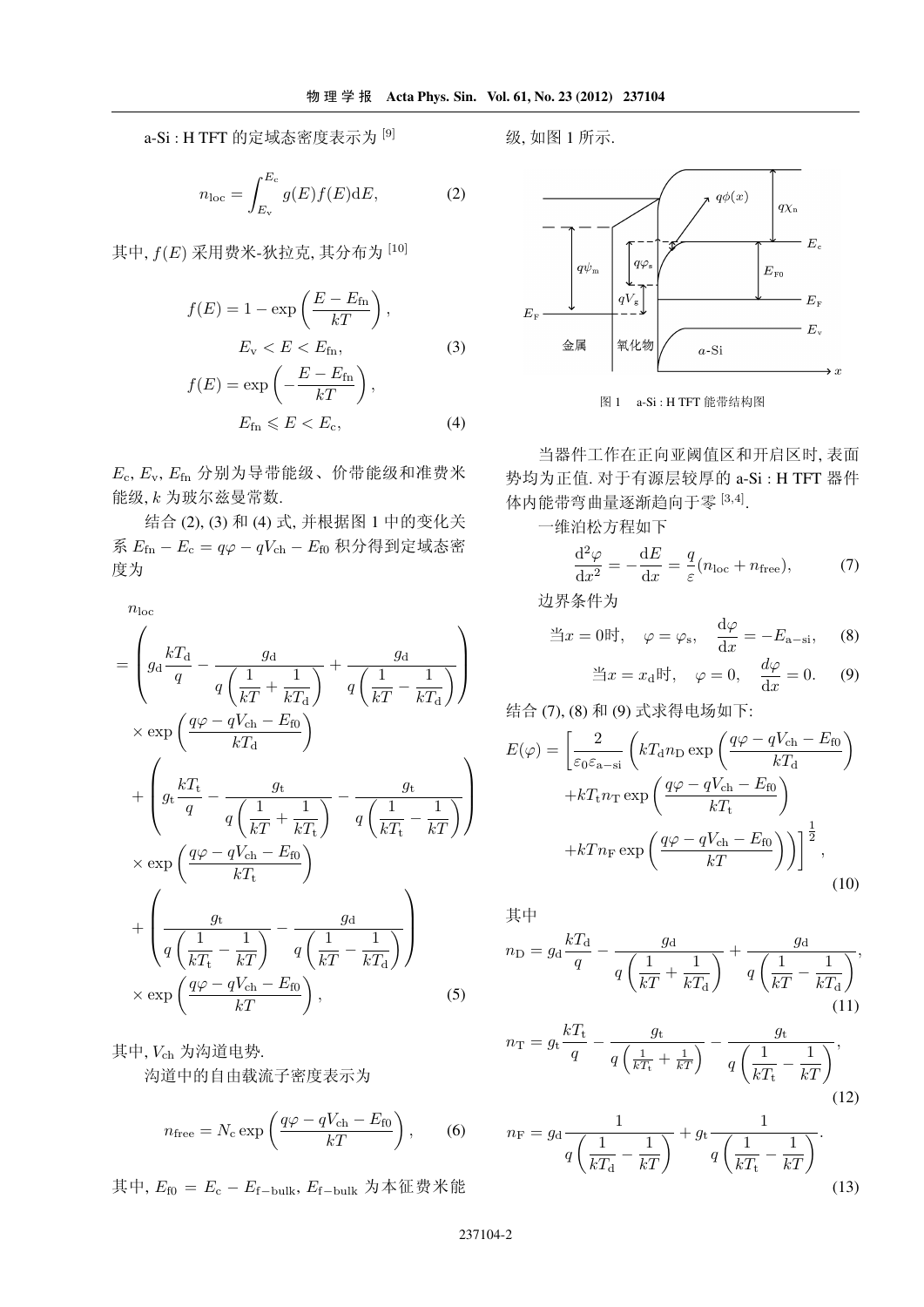a-Si 积累层中的自由电子浓度表示为

$$
N_{\text{free}} = \int_{0}^{t} N_{\text{c}} \exp\left(\frac{q\varphi - E_{\text{f0}}}{kT}\right) \mathrm{d}x, \qquad (14)
$$

其中,  $x \neq \pi$ 垂直沟道的方向, 如图 1 所示,  $x = 0$ 代表栅绝缘层与 a-Si 层界面处.  $x = t$ 代表能带弯 曲尾部.

利用转换关系  $dx = -\frac{d\varphi}{E(\varphi)}$  代入 (14) 式, 得到 关于表面势的积分为

$$
N_{\text{free}} = \int_{\varphi(t)}^{\varphi_{\text{s}}} \frac{N_{\text{c}} \exp\left(\frac{q\varphi - E_{\text{f0}}}{kT}\right)}{E(\varphi)} d\varphi. \tag{15}
$$

为了求解方程(15). 本文利用本征非晶硅中平带处 的有效电场  $E_{\text{eff}}$ , 有效特征温度  $T_{\text{eff}}$  概念, 得到自 由电子浓度的表达式如 (16) 式所示

$$
N_{\text{free}} = \frac{N_{\text{c}}}{qE_{\text{eff}}} \frac{kTkT_{\text{eff}}}{kT_{\text{eff}} - kT} \times \exp\left((q\varphi_{\text{s}} - E_{\text{f0}}) \left(\frac{1}{T} - \frac{1}{T_{\text{eff}}}\right)\right), \quad (16)
$$

其中,  $E_{\text{eff}}$ ,  $T_{\text{eff}}$  分别为

$$
E_{\text{eff}} = \sqrt{\frac{2}{\varepsilon_0 \varepsilon_{\text{a-si}}}} (kT_{\text{d}} n_{\text{D}} + kT_{\text{t}} n_{\text{T}} + kT n_{\text{F}}), \tag{17}
$$

$$
T_{\text{eff}} = \frac{q\varphi - qV_{\text{ch}} - E_{\text{f0}}}{k \log \left(\frac{E(\varphi)}{E_{\text{eff}}}\right)}.
$$
\n(18)

有效特征温度 Teff 反映了带尾态特征温度同 深能态特征温度以及环境温度的关系,且为表面势 的函数. 图 2 给出了有效特征温度与表面势的变化 关系, 模型中的表面势由(19)式求得. 从图中可以 看出,随着表面势的增加,有效特征温度逐渐减小, 最后趋于不变. 这可以解释为 [11]: 当栅压很小时, 费米能级位于深能态内, 进入深能态中的感生电荷 量远远大于进入带尾态中以及进入导带中的感生 电荷量, 此时深能态起主要作用, 由于深能态的特 征温度较高,所以体现出来的有效特征温度较高; 随着栅压增加, 表面势增加, 费米能级进入带尾, 此 时带尾态起主要作用,由于带尾态的特征温度较深 能态要小很多,所以体现出来的有效特征温度变小. 对于图中有效特征温度趋于不变区域, 可解释为带 尾态和深能态都被填满后,大量电子进入导带,自 由电子占主导, 在外加温度不变的情况下, 有效特 征温度与表面势基本无关. 可知有效特征温度综合 体现了深能态、带尾态、自由电子随外加栅压的

变化关系,且不需要分开去讨论带尾态和深能态.



有效特征温度与表面势的变化关系 图 2

根据高斯定理,并结合(16)—(18)式有

$$
V_{\rm gs} - V_{\rm fb} - \varphi_{\rm s} = \frac{\varepsilon_0 \varepsilon_{\rm a-si}}{C_{\rm ox}} E_{\rm eff}
$$

$$
\times \exp\left(\frac{q\varphi_{\rm s} - qV_{\rm ch} - E_{\rm f0}}{kT_{\rm eff}}\right). \tag{19}
$$

由(19)式可迭代求得的表面势与文献[12]中求得 表面势讲行了对比, 如图 3 所示, 可见有效特征温 度求得表面势的准确性.



图 3 表面势与栅压的变化关系曲线

应用逐次沟道近似 [12] 得到电流方程为

$$
I_{\text{ds}} = -\mu_0 W Q_{\text{free}} \frac{dV_{\text{ch}}}{dy}
$$

$$
= -\mu_0 W Q_{\text{free}} \frac{dV_{\text{ch}}}{d\varphi} \frac{d\varphi}{dy}, \qquad (20)
$$

在方程(19) 两边对 (2 进行求导可得

$$
-C_{\text{ox}} = \varepsilon_0 \varepsilon_{\text{a-si}} E_{\text{eff}} \exp\left(\frac{q\varphi_{\text{s}} - qV_{\text{ch}} - E_{\text{f0}}}{kT_{\text{eff}}}\right)
$$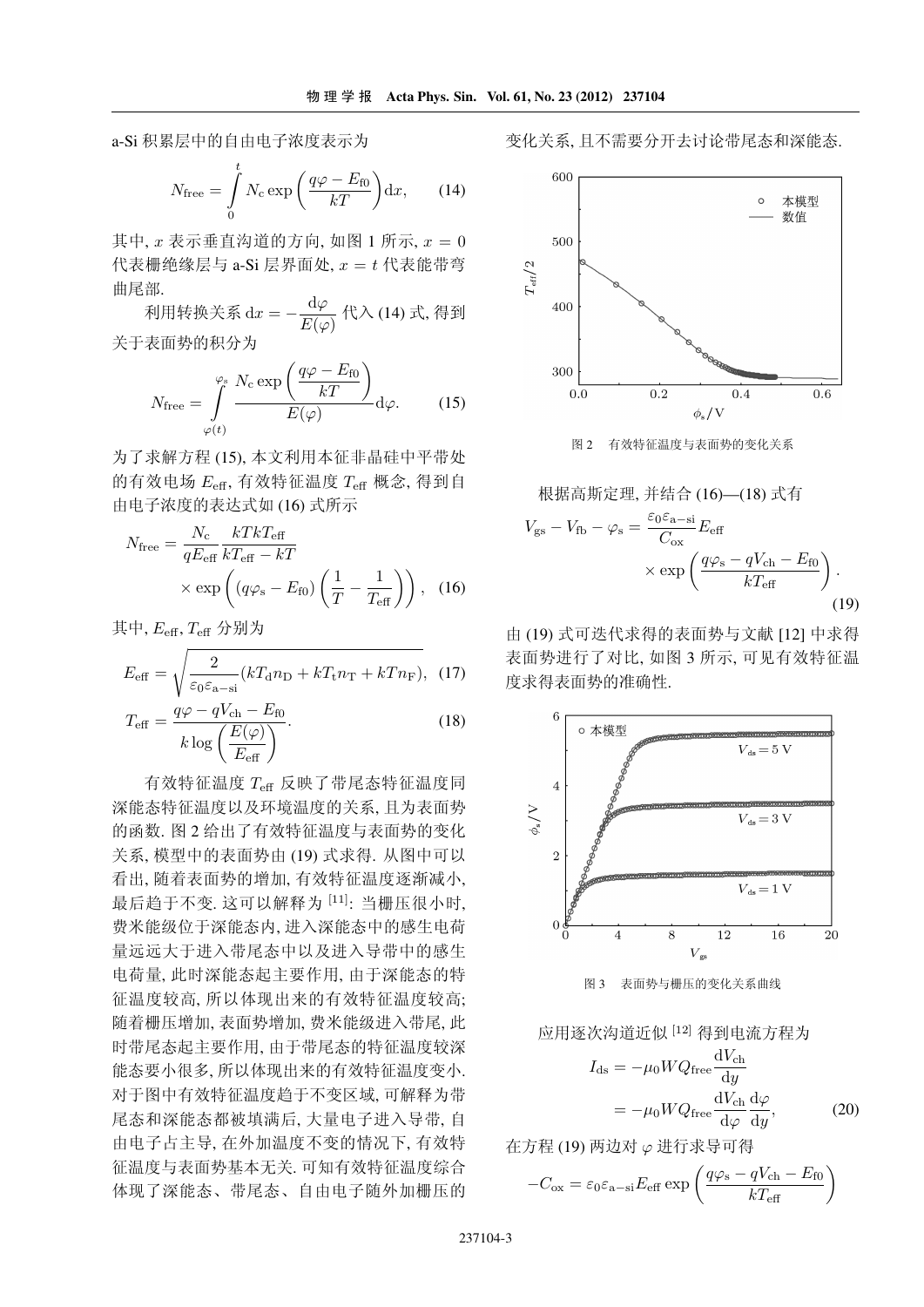$$
\times \left(\frac{q}{kT_{\text{eff}}}\right) \left(1 - \frac{\text{d}V_{\text{ch}}}{\text{d}\varphi}\right),\tag{21}
$$

$$
\begin{aligned}\n\overline{\mathcal{L}} \times V_{\text{teff}} &= \frac{\kappa_{\text{left}}}{q} \; \nabla \overline{\mathcal{L}} \, \mathcal{L} \, \mathcal{L} \, (21) \; \mathcal{K} \overline{\mathcal{L}} \mathcal{L} \overline{\mathcal{L}} \, \mathcal{L} \\
\frac{dV_{\text{ch}}}{d\varphi} &= \frac{C_{\text{ox}} V_{\text{teff}}}{\varepsilon_0 \varepsilon_{\text{a-si}} E_{\text{eff}}} \\
&\times \exp\left(-\frac{q\varphi_{\text{s}} - qV_{\text{ch}} - E_{\text{f0}}}{kT_{\text{eff}}}\right) + 1 \\
&= \frac{C_{\text{ox}} V_{\text{teff}}}{Q_i} + 1.\n\end{aligned} \tag{22}
$$

又

$$
Q_{\text{free}} = qN_{\text{free}}
$$

$$
\approx \frac{N_{\text{c}}}{qE_{\text{eff}}} \frac{kTkT_{\text{eff}}}{kT_{\text{eff}}} Q_i \left(\frac{T_{\text{eff}} - 1}{T}\right)
$$

$$
\times \left(\frac{1}{\varepsilon_0 \varepsilon_{\text{a}-\text{si}} E_{\text{eff}}}\right) \left(\frac{T_{\text{eff}} - 1}{T}\right).
$$
(23)

结合(20)—(23)式,并从 $\varphi_{ss}$ 到 $\varphi_{sd}$ 进行积分得

$$
I_{\rm ds} = \frac{\mu_0 W}{L} \frac{N_{\rm c}}{E_{\rm eff}} \frac{kT k T_{\rm eff}}{k T_{\rm eff} - kT}
$$
  
\n
$$
\times \left(\frac{1}{\varepsilon_0 \varepsilon_{\rm a-si}} \frac{\sqrt{\frac{T_{\rm eff}}{T}} - 1}{C_{\rm ox}}\right) C_{\rm ox} \left(\frac{T_{\rm eff}}{T} - 1\right)
$$
  
\n
$$
\times \left(\frac{V_{\rm teff} T}{T_{\rm eff} - T} \left((\Delta \varphi_{\rm ss}) \frac{T_{\rm eff}}{T} - 1\right)
$$
  
\n
$$
-(\Delta \varphi_{\rm sd}) \left(\frac{T_{\rm eff}}{T} - 1\right)
$$
  
\n
$$
+ \frac{T_{\rm eff}}{T} \left((\Delta \varphi_{\rm ss}) \frac{T_{\rm eff}}{T} - (\Delta \varphi_{\rm sd}) \frac{T_{\rm eff}}{T}\right)\right), \quad (24)
$$

其中

$$
\Delta\varphi_{\rm ss} = V_{\rm gs} - V_{\rm fb} - \varphi_{\rm ss},\tag{25}
$$

$$
\Delta\varphi_{\rm sd} = V_{\rm gs} - V_{\rm fb} - \varphi_{\rm sd},\tag{26}
$$

 $\varphi$ <sub>ss</sub>,  $\varphi$ <sub>sd</sub> 分别是源端和漏端的表面势, 可由(19) 式求得.

由此,便得到了本论文的电流电压统一模型.

# 3 模型与实验数据的对比

为了验证本模型的正确性, 把它同实验数据进 行了对比,本文采用的是沟道长度为 8 µm 以及沟 道宽度采用的是 80 μm 的 TFT. 实验数据采用的是 文献 [13] 中的数据. 各个参数值详见表 1.

图 4 给出了本模型得到的转移特性曲线, 图 4(a) 表示的是漏电流与栅电压在不同漏电压下 的变化关系,从图中的变化曲线中可以观察到,在 漏电压不变的情况下,漏电流随着栅电压的增加而 增加,这是因为自由载流子随栅电压变化,栅压增



图 4 a-Si H TFT 的转移特性曲线 (a)  $I_{\text{ds}}-V_{\text{gs}}$  变化关系曲线; (b)  $V_{\rm gs}$ -log $(I_{\rm ds})$  变化关系曲线

| 标记符号                     | 参数值                    | 单位                                       |
|--------------------------|------------------------|------------------------------------------|
| $\mu_0$                  | 17                     | $\text{cm}^2/\text{V}\cdot\text{s}^{-1}$ |
| L                        | 8                      | μm                                       |
| W                        | 80                     | μm                                       |
| $g_{\rm d}$              | $8\times10^{18}$       | $\text{cm}^3 \cdot \text{eV}^{-1}$       |
| $q_{\rm t}$              | $2.2 \times 10^{22}$   | $\text{cm}^3 \cdot \text{eV}^{-1}$       |
| $T_A$                    | 997                    | K                                        |
| $T_{\rm t}$              | 278                    | K                                        |
| $E_{f0}$                 | 0.65                   | eV                                       |
| $T_{\rm i}$              | 50                     | μm                                       |
| $T_{\rm ox}$             | 300                    | μm                                       |
| $\varepsilon_{\rm a-si}$ | 11.9                   |                                          |
| $\varepsilon_{ox}$       | $6 \times 10^{-11}$    | F/m                                      |
| $\varepsilon_0$          | $8.854 \times 10^{12}$ | F/m                                      |
| $V_{\rm fb}$             | 0.7                    | V                                        |
| $E_{\rm g}$              | 1.72                   | eV                                       |
| λ                        | 0.011                  | 1/V                                      |
|                          |                        |                                          |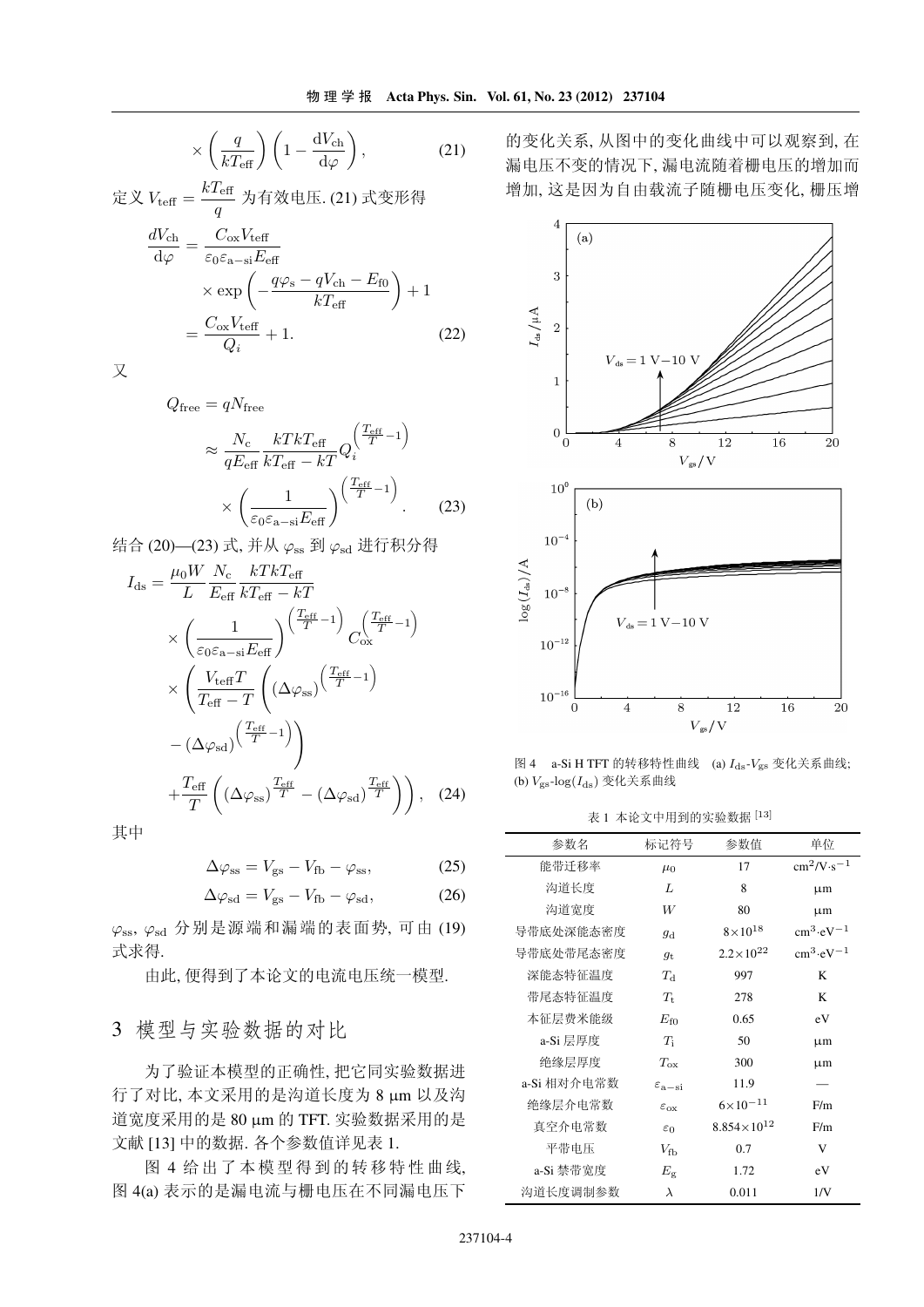大,进入导带的自由载流子增多,从而漏电流增大. 还可以看到, 当漏电压增加一定值后, 漏电流随漏 电压的变化并不明显,这是因为电流已经趋于饱和. 图 4(b) 中给出的是栅压同电流对数的变化关系, 同 样可以观察到饱和现象.



图 5 I-V 输出特性曲线 (a) 调制前的输出特性曲线与文 献 [13] 数据的对比; (b) 调制后的输出特性曲线与文献 [13] 数据 的对比

图 5(a) 是由 (24) 式得出的 I-V 输出特性曲线, 可以看到,在饱和区实验数据与模型有一定的偏离, 这是因为在短沟道器件中存在沟道长度调制 (channel length modulate, 简记为 CLM) 效应, 考虑沟道长 度调制效应后, (24) 式修正为

$$
I_{\rm ds} = \frac{\mu_0 W}{L} \frac{N_{\rm c}}{E_{\rm eff}} \frac{kT k T_{\rm eff}}{kT_{\rm eff} - kT}
$$
  
\n
$$
\times \left(\frac{1}{\varepsilon_0 \varepsilon_{\rm a-si} E_{\rm eff}}\right)^{\left(\frac{T_{\rm eff}}{T} - 1\right)} C_{\rm ox}^{\left(\frac{T_{\rm eff}}{T} - 1\right)}
$$
  
\n
$$
\times \left(\frac{V_{\rm teff} T}{T_{\rm eff} - T} \left((\Delta \varphi_{\rm ss})^{\left(\frac{T_{\rm eff}}{T} - 1\right)}\right)
$$
  
\n
$$
- (\Delta \varphi_{\rm sd})^{\left(\frac{T_{\rm eff}}{T} - 1\right)}\right)
$$
  
\n
$$
+ \frac{T_{\rm eff}}{T} \left((\Delta \varphi_{\rm ss})^{\frac{T_{\rm eff}}{T}} - (\Delta \varphi_{\rm sd})^{\frac{T_{\rm eff}}{T}}\right)\right)
$$
  
\n
$$
\times (1 + \lambda V_{\rm ds}).
$$
 (27)

由(27)式得到的电流电压特性曲线如图 5(b) 所示,曲线与实验数据符合良好. 从图中可以观察 到所有的正向工作区包括亚阈值区、线性区以及 饱和区. 至此, 通过唯一的电流电压模型对 a-Si : H TFT 的所有正向工作区域进行了正确的描述.

# 4 结论

本文通过在泊松方程中同时考虑深能态和带 尾态浓度,并采用费米-狄拉克统计分布函数以及有 效特征温度和有效电压的方法,建立得到了基于表 面势的 a-Si : H TFT 统一直流模型. 该模型只需要 通过单一的 I-V 表达式就能描述 a-Si : H TFT 所有 的正向工作区域,包括亚阈值区、线性区以及饱和 区. 经过与实验得到的 I-V 特性比较, 验证了本模 型的准确性.

- [1] Rahn J T, Lemmi F, Lu J P, Mei P, Apte R B, Street R A 1999 IEEE Trans. Nucl. Sci. 46 457
- [2] Ibaraki N 1994 Mater. Res. Soc. Symp. Proc. 336 749
- [3] Shur M, Hack M 1984 J. Appl. Phys. 55 3831
- [4] Leroux T 1986 Solid-State Electronics 29 47
- [5] Chung K Y, Neudeck G W 1987 J. Appl. Phys. 62 4617
- [6] Colalongo L 2001 Solid-State Electronics 45 1525
- [7] Khakzar K, Luder E H 1992 IEEE Trans. Electron Devices 39 1428
- [8] Valdinoci M, Gnudi A, Rudan M, Fortunato G 1994 Numerical Modeling of Processes and Devices for Integrated Circuits International Workshop on Honolulu, HI, USA, June 5-6 1994 p19
- [9] Shaw J G, Hack M 1988 J. Appl. Phys. 64 4562
- [10] Chen S S, Kuo J B 1994 IEEE Trans. Electron Devices 41 1169
- [11] Shur M, Hack M, Shaw J G 1989 J. Appl. Phys. 66 3372
- [12] Liu Y, Yao R H, Li B, Deng W L 2008 J. Dis. Tech. 4 180
- [13] Hafdi Z, Aida M S 2005 Jpn. J. Appl. Phys. 44 1192